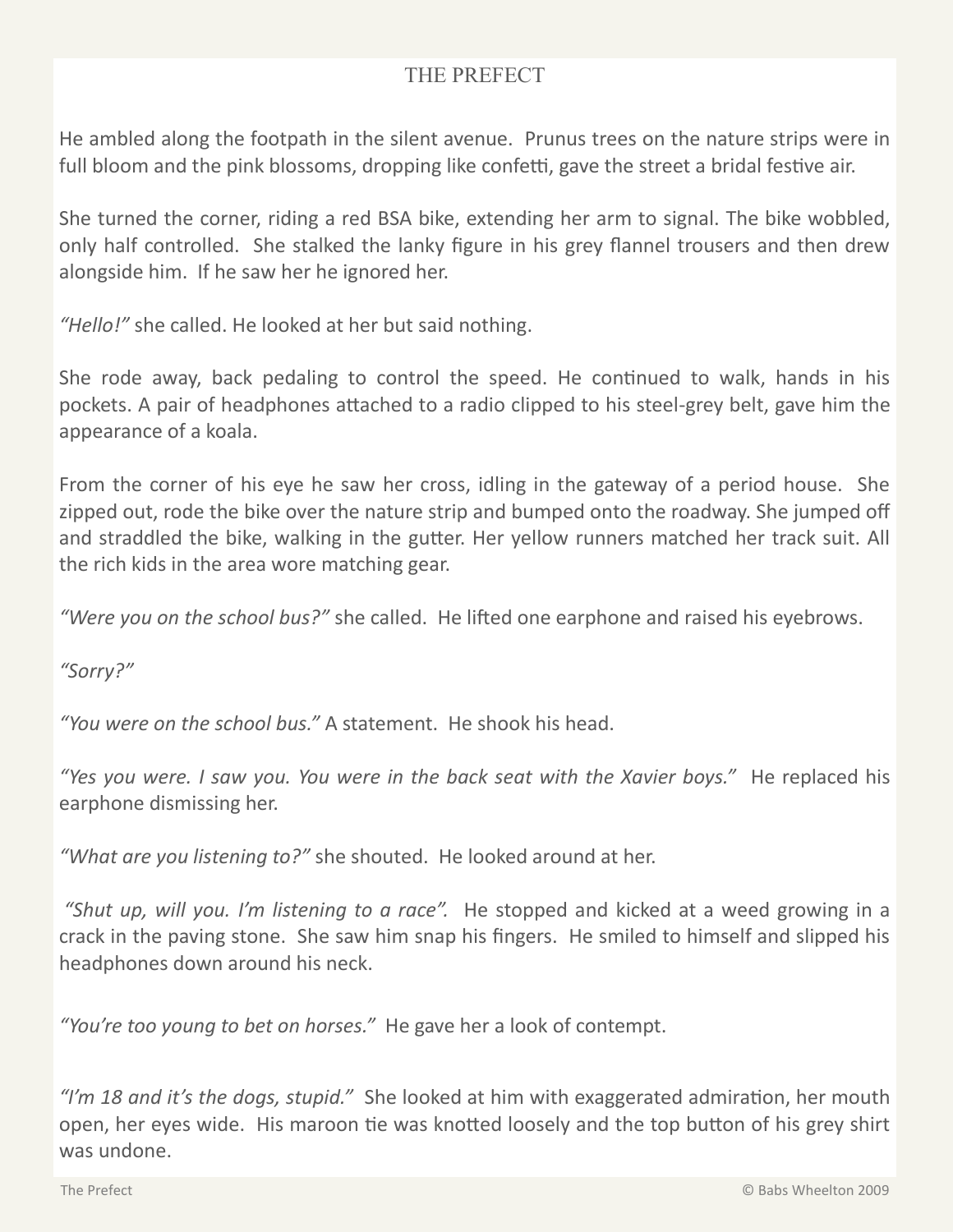*"Are you a prefect?"* He nodded.

*"Ace!"* she grinned and jumped off her bike, then walked beside him on the nature strip. The bike hub ticked.

*"I've always wanted to have it off with a prefect."*

He stopped walking and chewed the inside of his lip. His glance traveled from her hair in its two tails, secured with rubber bands, to her feet.

```
"How old are you?" he asked.
"Um. I'm sixteen…"
```
*"You're about 14, you titless wonder. I'd be hard up to have a go at you. Go home – it's time for your ugly pills."* He watched her ride out of sight. He turned the corner and found her waiting for him, confident as hell.

*"I'm not fourteen. I'm fifteen and I've been doing it for years."*

*"Liar. Who with, the Xavier boys?"*

*"Nope. They ride bareback."*

*"Where do you go to school?"* he asked. His face was stern.

*"PLC. The Ladies College"* she sniggered.

*"Some lady."*

Her eyes raked over his trouser front and she said, *"How long is it?"*

*"How long's what?"*

*"Since you did it?"* He felt her eyes on him. The look was almost physical and he responded.

*"Last night – and if you don't clear off, I'll do it again."*

*"On your own?"* He looked straight ahead, as though she had discovered a secret.

*"Will you do it with me?"* He ignored her.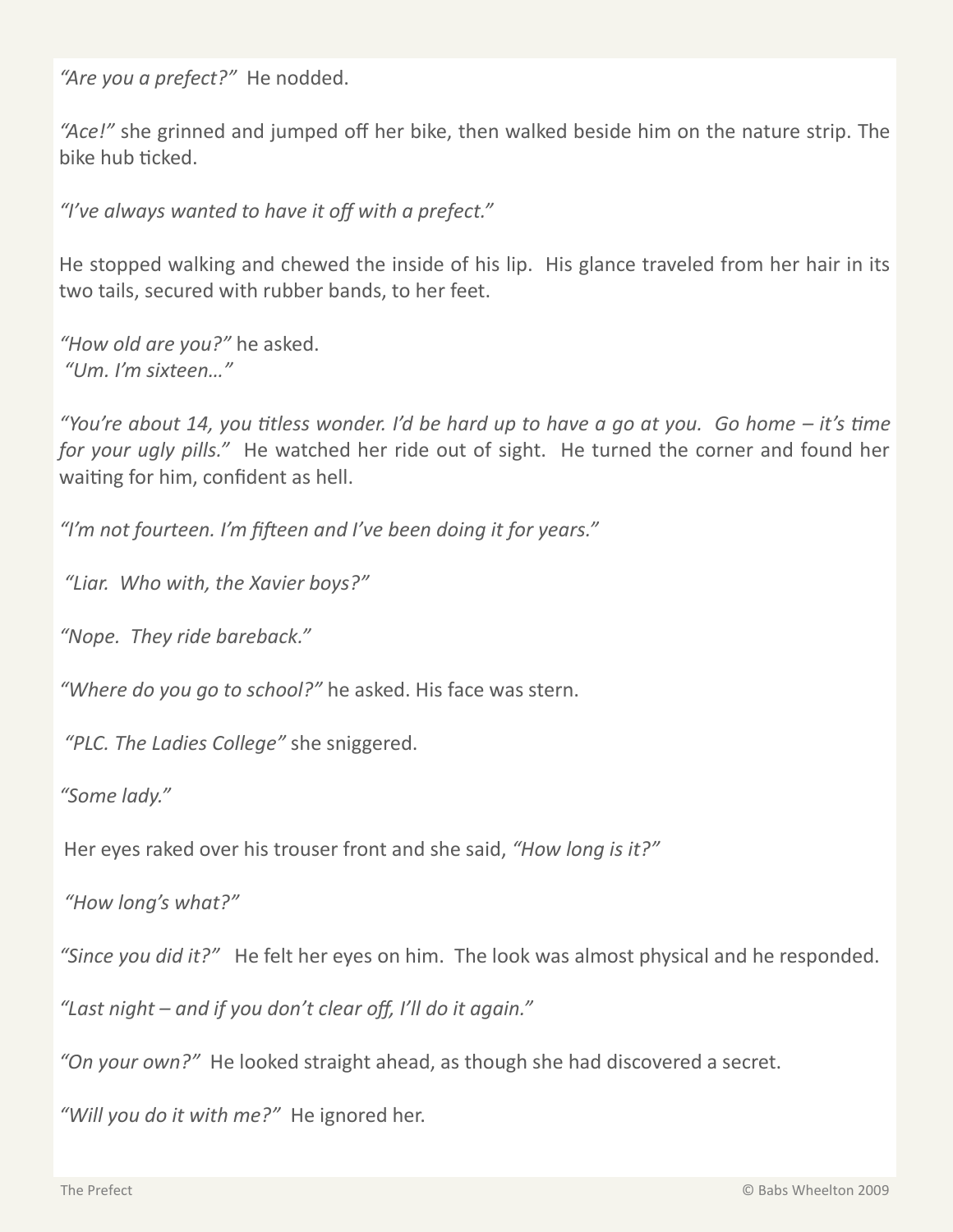*"I want to kiss you all over"* she sang. He looked around to see if anyone had heard. A woman watering her garden was watching, po-faced.

*"If I said you had a beautiful body, would you hold it against me?"* she sang.

*"For God's sake."* He smiled and lifted his shoulders at a man who poked his head from under a car at the kerb. He walked on and then turned.

*"Come over here,"* he ordered. She hopped off her bike and trotted beside him.

*"You're sure you've done it before?"* he asked.

*"Sure. Twice."*

He stopped and opened one of a pair of gates set in a high fence.

"*Come on then."* Her walk was hesitant, all bravado gone.

The Edwardian house seemed to intimidate her, with its old trees and tidy flowerbeds.

She looked around her. *"What about your parents?"* He gave her a leer and twirled an imaginary moustache.

*"They've gone away for the night. They think I'm doing my homework."* He took her bike from her and they walked on the newly raked gravel of the circular drive. He wheeled the bike into a double garage that held a black Buick. She ran her fingers over the paintwork on the bonnet.

*"If they've gone away, whose car is this?"*

*"My mother's. They don't go away in separate cars. Do you want to go for a burn?"* She shook her head.

*"Later. After."* Cocksure again, she pointed the tip of her tongue at him, then crossed her eyes.

*"Don't do that, you idiot."* He pulled her to him. They kissed moistly.

He led her to the side of the house and pushed up a window.

*"Locked myself out."* he told her and bunked her up so that she could crawl inside. He followed.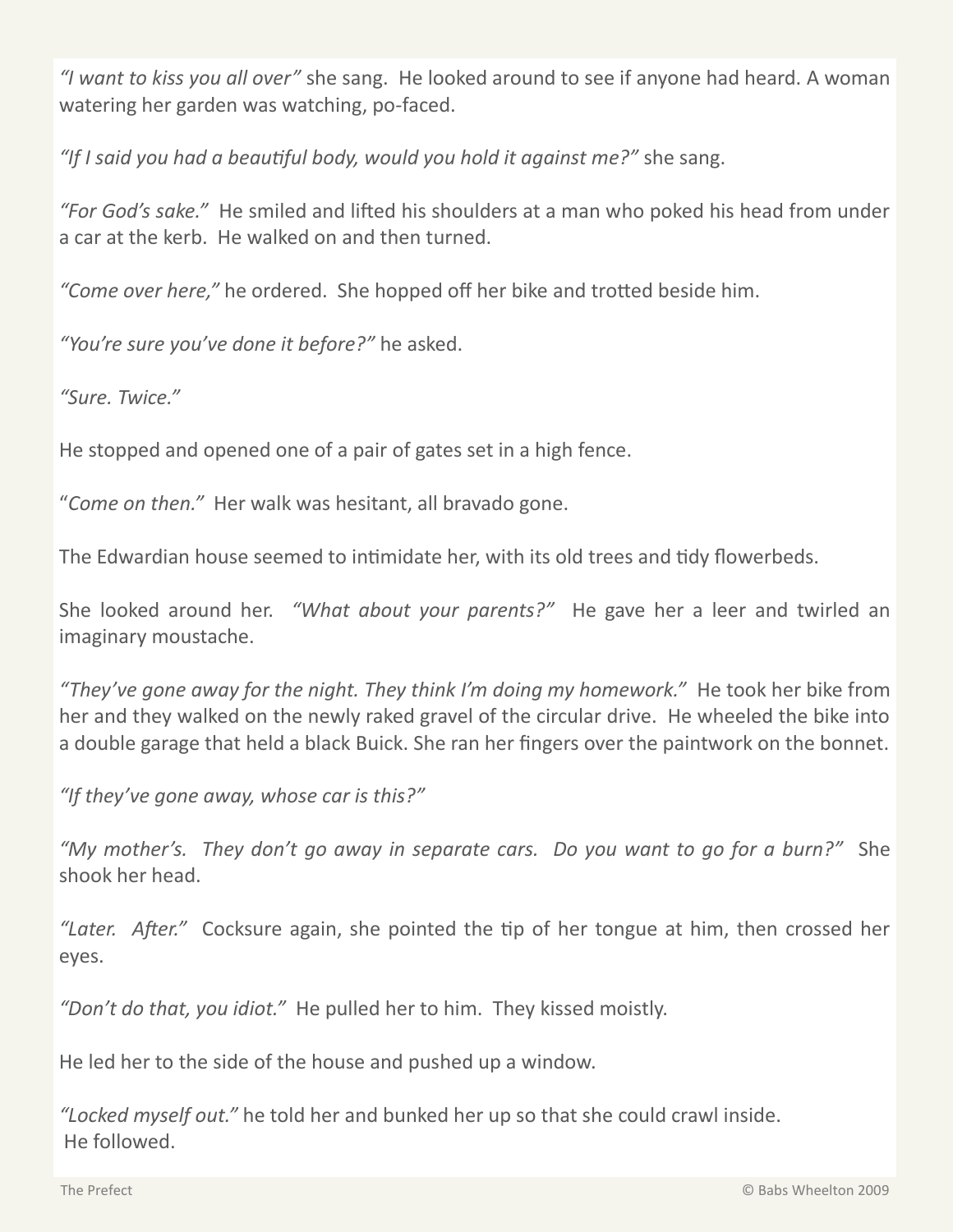*"Want a drink?"* The massive sideboard held an array of bottles on a silver tray. He poured two Haig Dimples into heavy hand blown glasses, took two cigarettes from a Dunhill packet and lit them, passing one to her.

The dining room table was laid with organza place mats and crystal glasses. Remains of a sweets dish, dotted with strawberries, had hardly been touched. She circled the table sipping the whisky and taking shallow puffs of the cigarette.

*"Didn't you eat with them?"* Only two crumpled linen napkins had been tossed beside the plates. She butted the cigarette and picked off a strawberry, licking the cream from it. Her square, perfect teeth bit the fruit.

*"I cooked it for them as an anniversary present. Lemon chicken with scalloped potatoes and snow peas. It's their Silver Wedding anniversary. I served it too."*

*"Are you going to be a chef?"* He looked disgusted.

*"I'm going into computers."* He took her drink from her and led her to a couch. He ran his hand under her top.

*"Surprise, surprise."*

*"You called me a titless wonder." She pouted but allowed him to pull the top over her head.*

A thought seemed to strike her*. "Have you got a thing? I don't want to have a baby or get AIDS."*

*"Course. I've got two."*

*"You wear two at once?"* He rolled back, laughing.

*"No. One's new and the other's used."* She grimaced. *"Do you recycle them?"* She watched as he loosened his tie and undid his shirt. *"No. I keep them as trophies. I nail them to a board in my room." "How many have you got?"* He was sitting now, pulling off his shoes and socks. Then he stood, unbuckling his belt.

*"Sixty-four."* He slid his trousers off, with his underpants inside, in one smooth movement. *"And that's only first timers. I've got their names on all of them. Alphabetically. What's your name? I haven't got an X or a Z."*